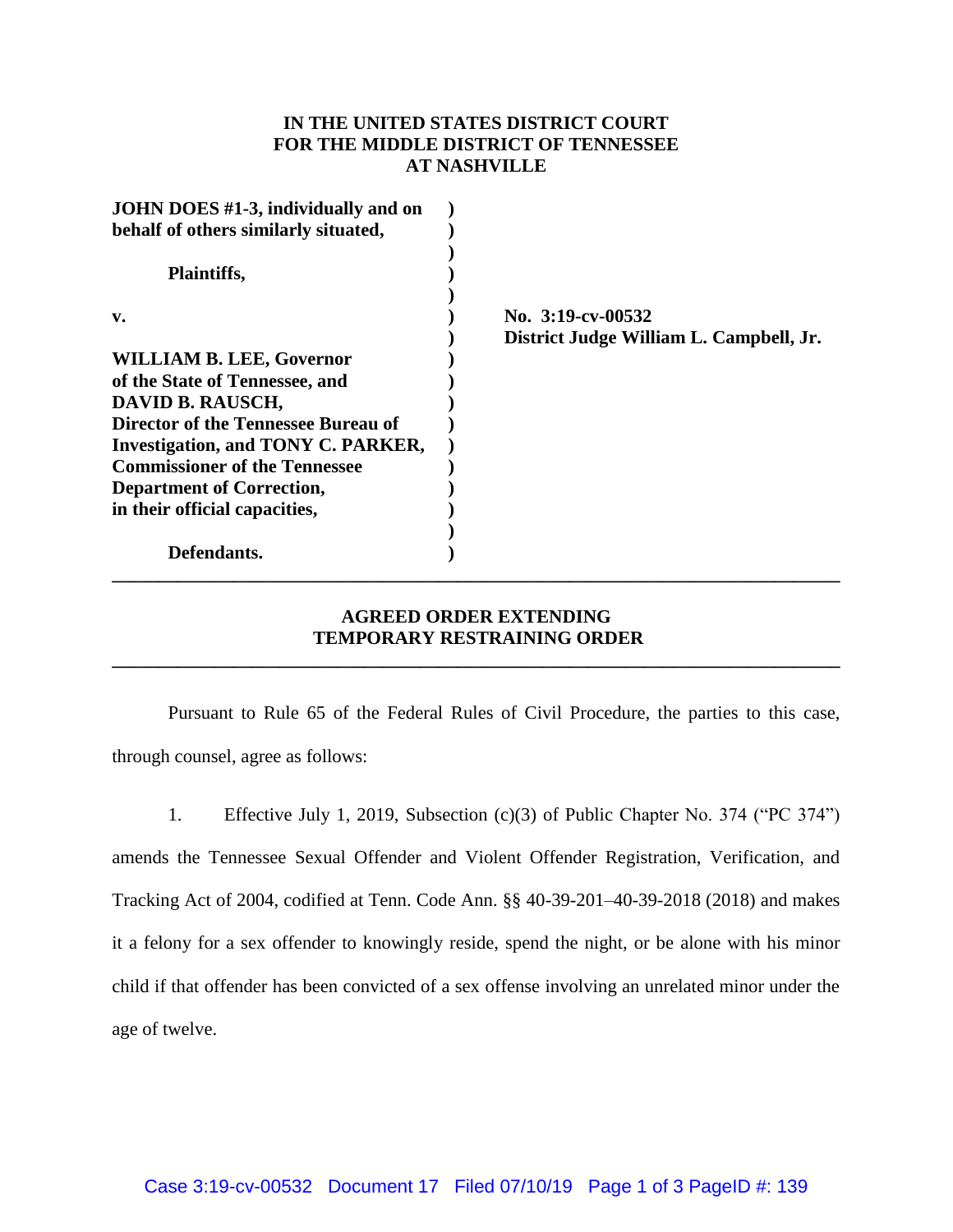2. Plaintiffs moved for a temporary restraining order and preliminary injunction prohibiting Defendants from enforcing PC 374 against Plaintiffs and proposed class members.

3. On June 28, 2019, this Court entered a Temporary Restraining Order (Doc. ID #10) prohibiting Defendants from enforcing PC 374 against Plaintiffs and proposed class members based on the following findings:

a. Plaintiffs have demonstrated a strong or substantial likelihood of success on the merits of their claims under the Ex Post Facto Clause, see, e.g., Does v. Snyder, 834 F.3d. 696 (6thCir. 2016). Plaintiffs pled guilty to their sex offender offenses in 1999, 2005, and 2007, respectively, and none of their sentences, nor applicable laws at that time, prohibited them from living with current or future biological children. (Doc. Nos. 6- 1, 6-2, 6-3). Plaintiffs have demonstrated a strong likelihood of success in proving the retroactive application of Subsection  $(c)(3)$  of PC 374 to them will have punitive effects;

b. Plaintiffs have demonstrated they will suffer immediate and irreparable injury, harm, loss, or damage if injunctive relief is not granted pending a preliminary injunction hearing;

c. The balance of relative harms among the parties weighs in favor of Plaintiffs and against Defendants; and

d. The public interest will not be harmed by injunctive relief pending a preliminary injunction hearing;

That Temporary Restraining Order, by its terms, is to expire on July 12, 2019 at 12:00 p.m.

4. The Court set the Plaintiffs' request for a preliminary injunction for hearing on July 11, 2019 at 3:00 p.m.